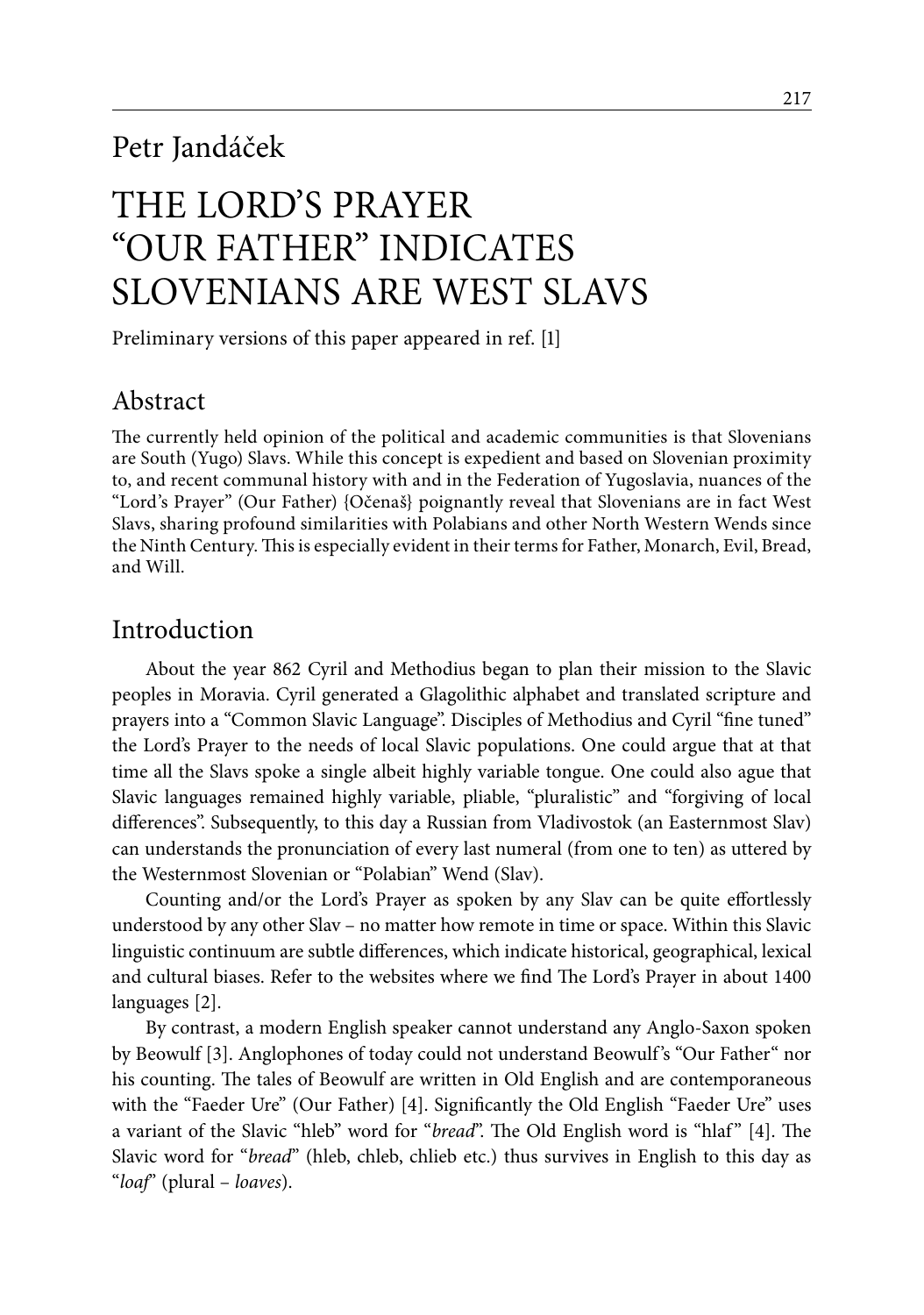#### Inter-Slavic differences

The most striking difference between Byzantine and Western Slavic traditions are the uses of the words *Tzardom* vs. *Kingdom*. All of the "Eastern Slavs" and "genuine" South Slavs use the word "Carstvo" (*Tzardom*). *Nota Bene*: Croatians almost always use the word "krajlestvo" (*Kingdom*) but in rare circumstances they use the word "Carstvo" (*Tzardom*). However, in no forms or dialects of Slovenian does the word "Carstvo" (*Tzardom*) appear in the Očenaš (Our Father)**.**

"*For Yours is the kingdom and the power and the glory*…" is an optional ending to the Lord's Prayer. For our immediate purposes let's concentrate on the last word "*evil*". The Slovenians are nearly unique in that they use the word "hudega", "hudga", "hudaha" or "hudiga", where other Slavs use the word "zlega", "zleho" etc. Significantly, the Polabian Slavs used the word "xaudag" (pronounced much like the Slovenian word).

In Czech there also appears the word "chudy", "chudak" etc. but it has a different lexical domain. In Czech the word "chudy" means "*impoverished*" and "chudak" is a "*pathetic individual*". The fact that the Polabians are (were) the Slavs who lived on the south-western edges of Denmark and yet share the exclusive Slavic feature of calling "*evil*" "haudega" along with the Slovenes - is another indicator that the Slovenians are West Slavs and not South Slavs.

Except for the people of Slovenia, Slovenian communities in Italy, Austria, Hungary, and Croatia, as well as the Polabians – all other Slavs refer to "*bread*" as hleb, hlib, chleb, etc. In the Lord's Prayer the Polabians refer to "*bread*" as "st'aibe'" and the Slovenians and their Croatian neighbors call it "kroh" or "kruh". Thus again we see that the most western Slavs have a word for "*bread*" dissimilar from that of other Slavs. Significantly, these are the very (Slavic) peoples that the Italic, Germanic, and Hungarian people referred to as Wends and/or Veneti. This feature is yet another indication that the Slovenes are West Slavs and *not* South Slavs.

East and South Slavs categorically use the affirmative "da" help-word in placing a "*fiat*" emphasis on phrases of the Lord's Prayer. This "da" feature even appears in some forms of Croatian but never appears in Slovenian or other West Slavic languages. The lack of the "da" element places the Slovenian Language(s) squarely into the West Slavic group.

Please notice a peculiarity with the *Our Fathers* in some of the languages of the (collectively called) Wends located in the German Lands. In the language of Hornoserbski (Upper Sorbian) the word for "*father*" is "wotce". In the language of Dolnoserbski (Lower Sorbian) the word for "*father*" is "wosc" or "wosce". As we reach the mouth of the Elbe (by Schleswig and Holstein) in the Polabian language the word for "*father*" is "fader".

At first glance it is conspicuous that as we move along the Elbe River further and further to the northwest the vestigial Slavic languages seem more and more "Germanized". We know that in historic times the Slavic populations of the region were systematically deprived of their autochthonic culture and language. We aught remember, however, that in prehistoric times Germanic languages evolved from Balto-Slavic (and subsequently were impacted by Celtic and Italic) [5]. Thus it remains problematic whether the W-V-F